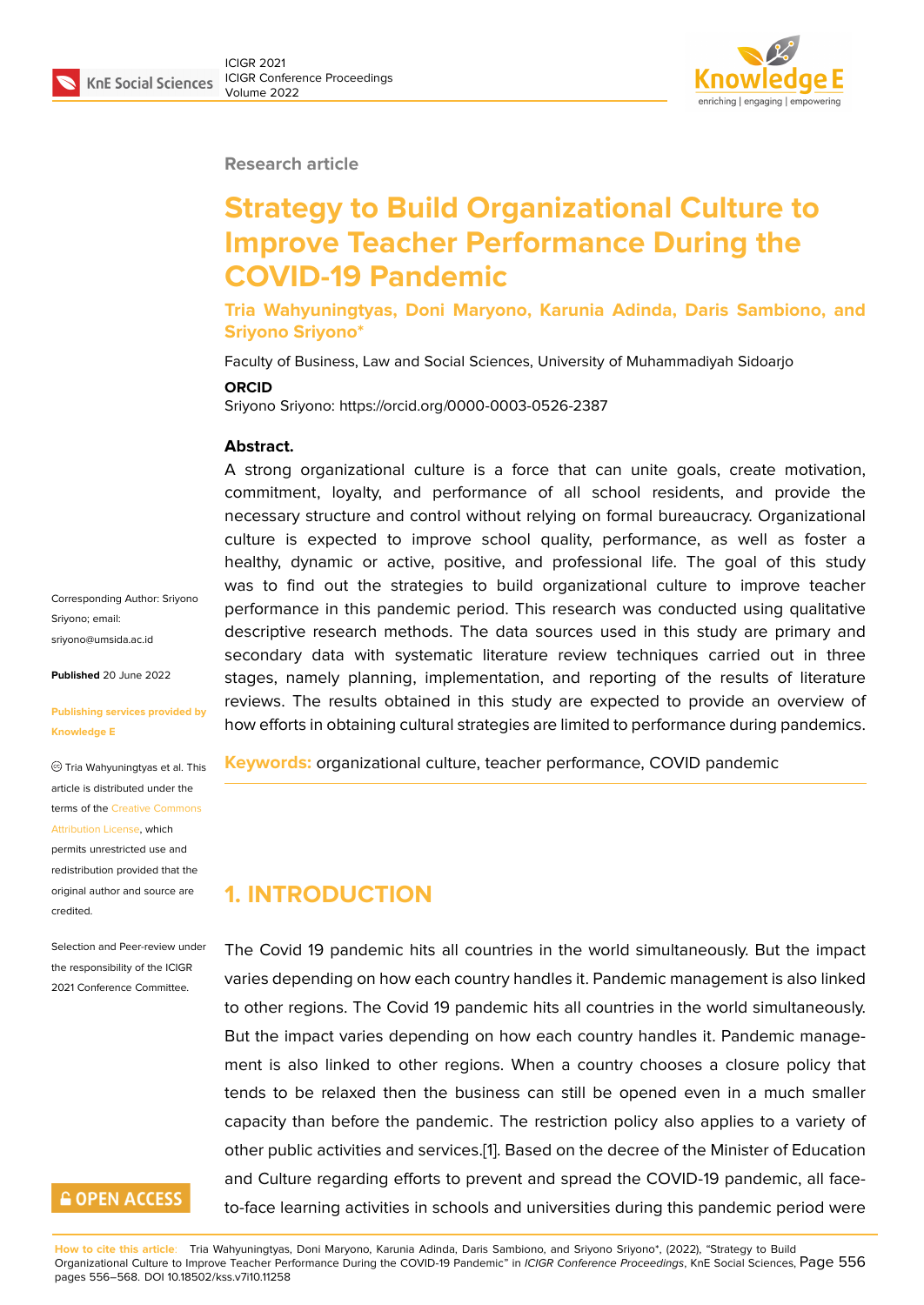temporarily shut down and replaced by distance learning or online learning. Teachers as education personnel are also encouraged not to have to go to school..

To improve the quality of effectiveness in schools not only rely on existing physical equipment and infrastructure, but schools must also manage human resources. Therefore, managing human resources is very challenging. Failure in managing human resources will result in disruption of the school's vision. Meanwhile, the competition is also increasing tight, coupled with the emergence of new schools. At this time the school is vying for a source of competitive excellence. To overcome this problem, efforts are needed to improve competitiveness by using knowledge management. According to [2].

A positive school culture will encourage all school residents to work together based on mutual trust, invite the participation of all citizens, encourage the emergence of new ide[as](#page-11-0), and provide opportunities for renewal in schools that all lead to the achievement of the best results [3]. School culture is expected to improve the quality of the school, performance in the school and the quality of life that is expected to have a healthy, dynamic or active, positive and professional cirri [4][5].

Teacher perform[an](#page-11-1)ce is the result of work that can be achieved by a teacher in an educational institution or madrassa in accordance with the duties and responsibilities in achieving educational goals [6]. The success o[f a](#page-11-2) [te](#page-11-3)acher must meet the criteria that have been set, if the teacher has met the criteria means that a teacher can be said to be successful and have good quality. Conversely, if a teacher has not met good criteria then the teacher can not be sai[d t](#page-11-4)o be successful. Factors that affect a person's teacher performance can come from within the individual itself such as motivation, skills, and education. There are also factors from outside the individual such as work climate, salary level, and so on [6]. Environmental factors that can affect teacher performance are Principal Leadership,Qualified educators, have multi-dimensional and multi-situation skills are needed for the success of the teaching and learning process in schools. The quality of educators is g[re](#page-11-4)atly influenced by the principal management system applied in the school. Included in it is how the efforts of the principal in optimizing the role of teachers well so as to provide positive results to maintain quality both academically and non-academicly. It is expected that the improvement of teacher competence can contribute greatly and is very influential to the improvement of teacher performance[7]. To realize these goals, education must be able to create quality and professional human resources in accordance with educational goals. Therefore, education must be managed professionally by professionals as well [8];[9][10];[11]. Therefore, teacher performance [i](#page-11-5)s the existence and competence of teachers that include the ability to complete tasks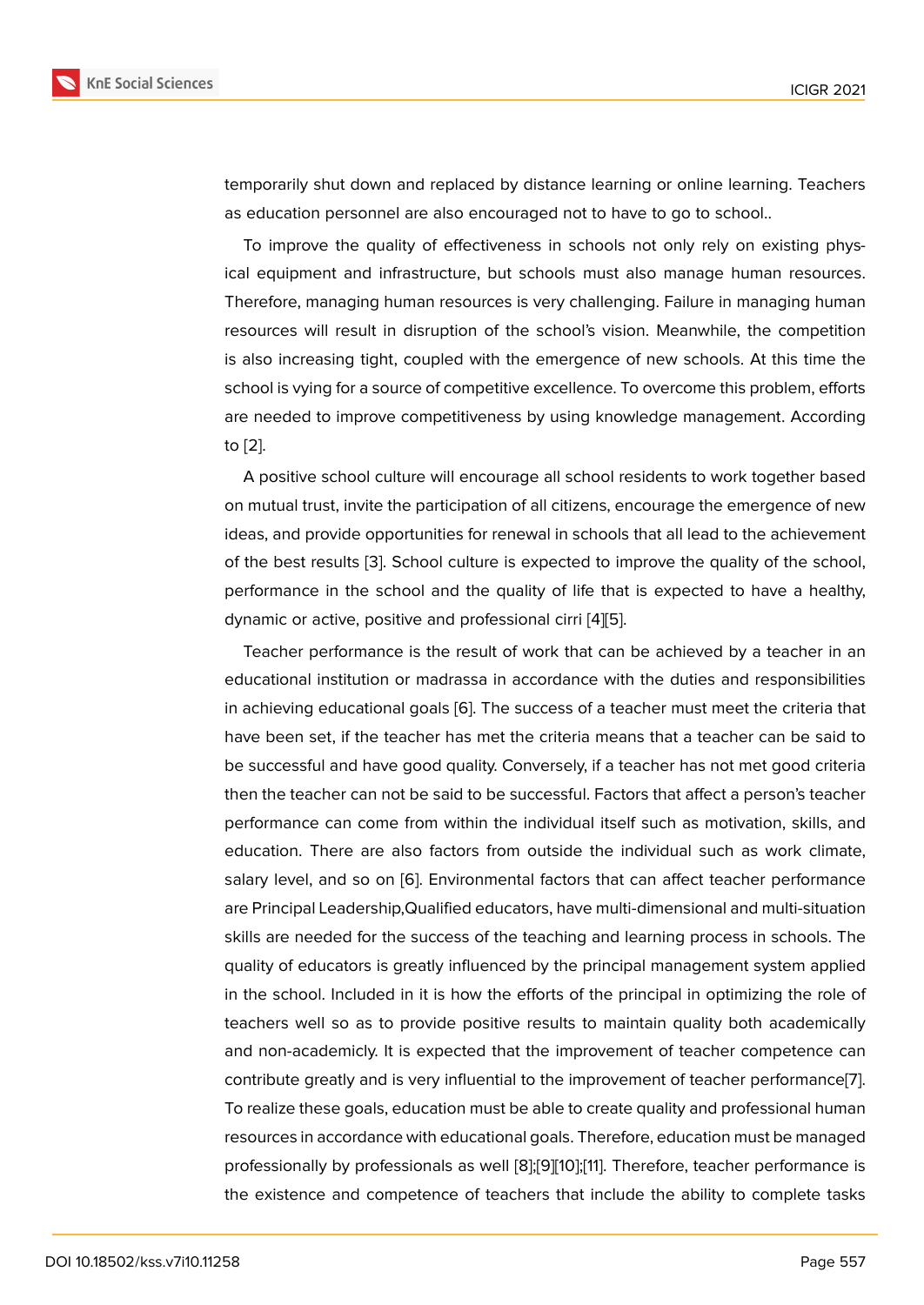[12]. The essence of teacher performance is none other than the teacher's ability in the real world of work. teacher performance is the existence and competence of teachers that include the ability to complete tasks [12]. The essence of teacher performance is [non](#page-11-6)e other than the teacher's ability in the real world of work. teacher performance is the existence and competence of teachers that include the ability to complete tasks [12]. The essence of teacher performance i[s n](#page-11-6)one other than the teacher's ability in the real world of work.

### **2. Literature review**

#### **2.1. Covid pandemic**

The Covid pandemic hits all countries in the world simultaneously. But the impact varies depending on how each country handles it. Pandemic management is also linked to other regions. When a country chooses a closure policy that tends to be relaxed then the business can still be opened even in a much smaller capacity than before the pandemic. The restriction policy also applies to various other public activities and services [1].

Indonesia is the second highest country spreading covid 19 with a surge above 1000. Indonesia occupies the position of 31 out of 40 countries with the highest number of cases in the world. (tribunnews, 14-15 June 2020). Based on the data, this sho[ws](#page-11-7) that Indonesia is in a critical state of health so there needs to be the right solution to stop the spread of covid-19 so that activities can run normally again, especially for the world of education.

### **2.2. Organizational culture**

School culture is defined as the dominant values supported by the school or philosophy that guides the school's policy towards all elements and components of the school including educational stakeholders, such as how to carry out work in school as well as basic assumptions or beliefs embraced by school personnel [13];[5]. School culture is expected to improve school quality, school performance and quality of life which is expected to have healthy, dynamic or active characteristics.

The difficulty factor in teaching also affects learning achievem[ent](#page-11-8), [be](#page-11-3)sides that it can also be proven the emergence of student behavior disorders due to this pandemic, such as the lack of desire to study independently. Factors due to the emergence of difficulties that affect learning outcomes include Physiological Factors, Psychological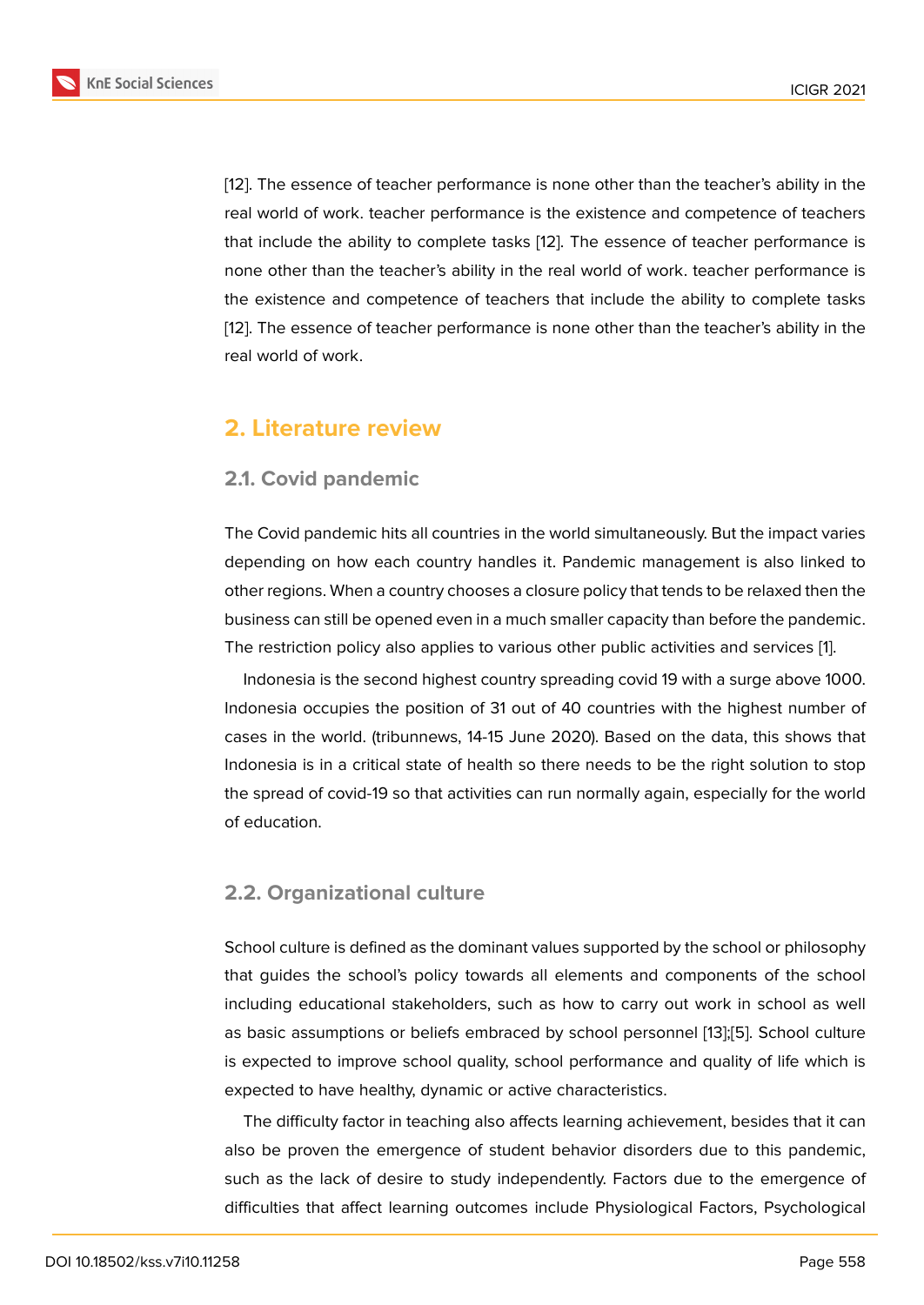Factors and Psychomotor External factors, namely factors that come from outside themselves that can affect their performance, including the physical environment, facilities and infrastructure, rewards, atmosphere, policies and administrative systems. Thus, it can be understood that the motivational drive from within a teacher has a major role in achieving the goals of improving the quality of students.

#### **2.3. Teacher Performance**

Teacher performance is the work that can be achieved by a teacher in an educational institution or madrasa in accordance with the duties and responsibilities in achieving educational goals [6]. The success of a teacher must meet predetermined criteria, if the teacher has met these criteria, it means that a teacher can be said to be successful and has good quality. On the other hand, if a teacher does not meet the criteria, then the teacher cann[ot](#page-11-4) be said to be successful. Factors that affect a person's teacher performance can come from within the individual itself such as motivation, skills, and also education. There are also factors from outside the individual such as the work climate, salary levels, and so on [6].

It is hoped that the increase in teacher competence can make a big and very influential contribution to improving teacher performance [7]. Realizing the importance of the teacher's role in achieving educ[ati](#page-11-4)onal goals, it is necessary to carry out professional coaching or development for teachers, so that teachers are able to carry out their roles effectively ([14];[15]. To realize these goals, educ[ati](#page-11-5)on must be able to create quality and professional human resources in accordance with educational goals. Therefore, education must be managed professionally by professional staff as well [8]; [9]; [10]; [11]. Therefo[re,](#page-11-9) t[ea](#page-11-10)cher performance is a manifestation of teacher competence which includes the ability to complete tasks [12]. The essence of teacher performance is none other than the ability of teachers in the real world of work.

One of the factors that affect the teaching performance of teachers is the professional leadership of school principals. Lead[ersh](#page-11-6)ip can be interpreted as everything related to the work of leading in which there is the science and art of influencing and directing others by building obedience, loyalty, trust, respect and working together passionately to achieve goals [16]. This leader itself means the person who leads, the person who holds hands while walking to guide, shows the way, the person being guided, the person who shows the way in a figurative sense, the person who trains, educates, teaches its members to get t[he](#page-12-0) best possible performance[17];[18].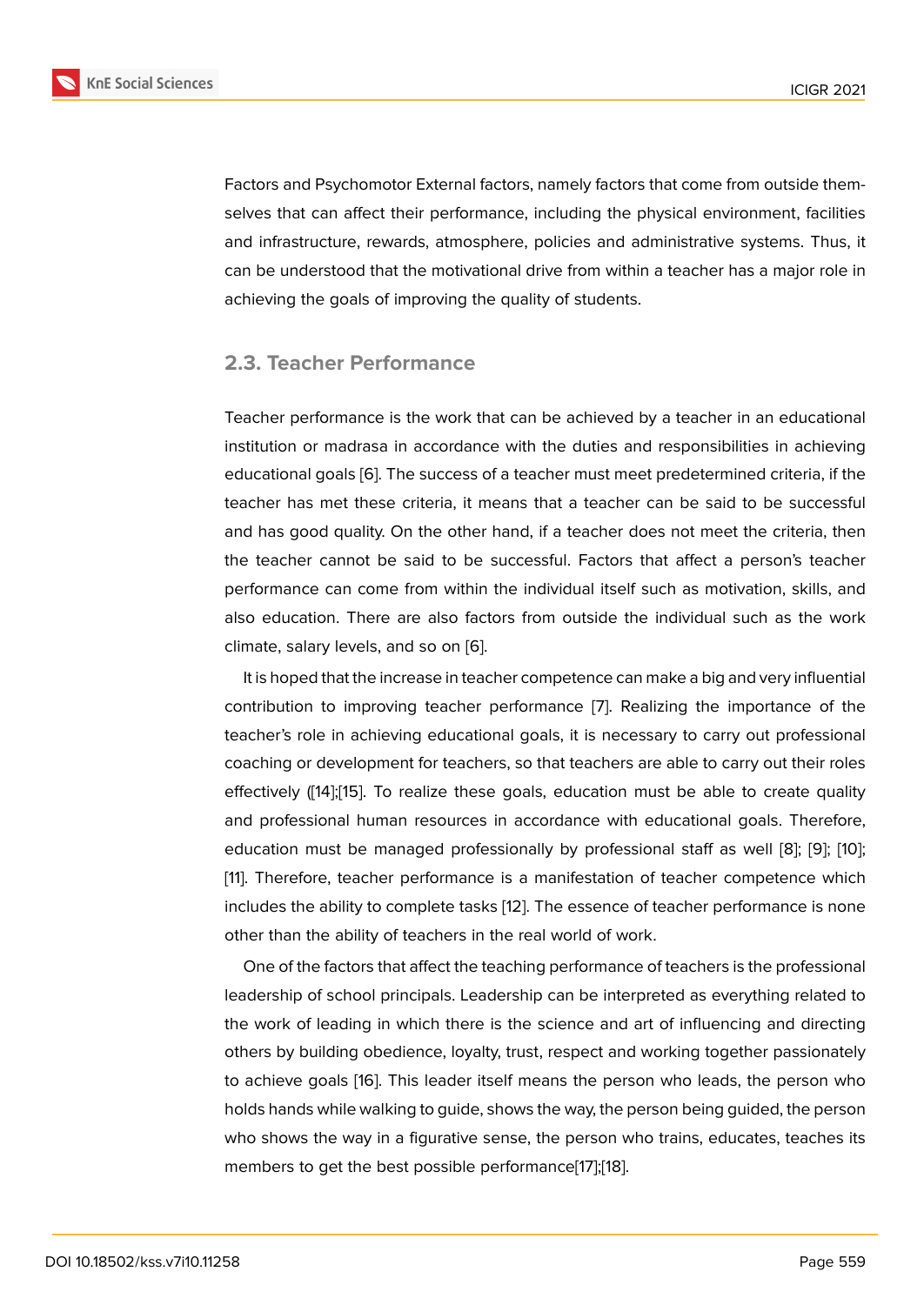## **3. RESEARCH METHODS**

The research method uses a systematic literature review. The research data was obtained through internet searches regarding the journal Strategy of organizational culture and teacher performance published 2014-2021. The number of journals analyzed were 7 journals. The data used to analyze the strategy of building organizational culture to improve teacher performance during the covid pandemic period in the company was analyzedqualitatively.The data used is data collection with literature study techniques, where data comes from articles, journals, news, previous research, and literature books related to problems that have previously been studied.

## **4. DISCUSSION**

The strategy for developing organizational culture is a step that is focused on efforts to improve and improve aspects of organizational culture so that it is more qualified in improving the performance of teachers in a school. It is very important for organizations within schools to know the existing culture, because organizational culture plays an important role in supporting the productivity level of the performance of teachers in an organization during a pandemic. If a school leader cannot understand how an appropriate strategy is to build and improve the organizational culture of teacher performance, it can be ascertained that the expected goals in an organization will experience a decline in teaching productivity during the pandemic and teaching is not optimal. Therefore, a strategy is needed to improve teacher performance through building organizational culture. To motivate knowledge sharing, clearly communicate knowledge strategies and objectives to stakeholders and provide or reward for achieving desired knowledge sharing objectives. Encourage Networking: Help teachers share knowledge by providing opportunities for collaboration across organizations and through the use of social software. Gather Knowledge, Consistently capture, analyze and codify this knowledge and then make it available for retrieval and retrieval. clearly communicate the strategy and knowledge objectives to stakeholders and provide or reward for achieving the desired knowledge sharing objectives. Encourage Networking: Help teachers share knowledge by providing opportunities for collaboration across organizations and through the use of social software. Gather Knowledge, Consistently capture, analyze and codify this knowledge and then make it available for retrieval and retrieval. clearly communicate the strategy and knowledge objectives to stakeholders and provide or reward for achieving the desired knowledge sharing objectives. Encourage Networking: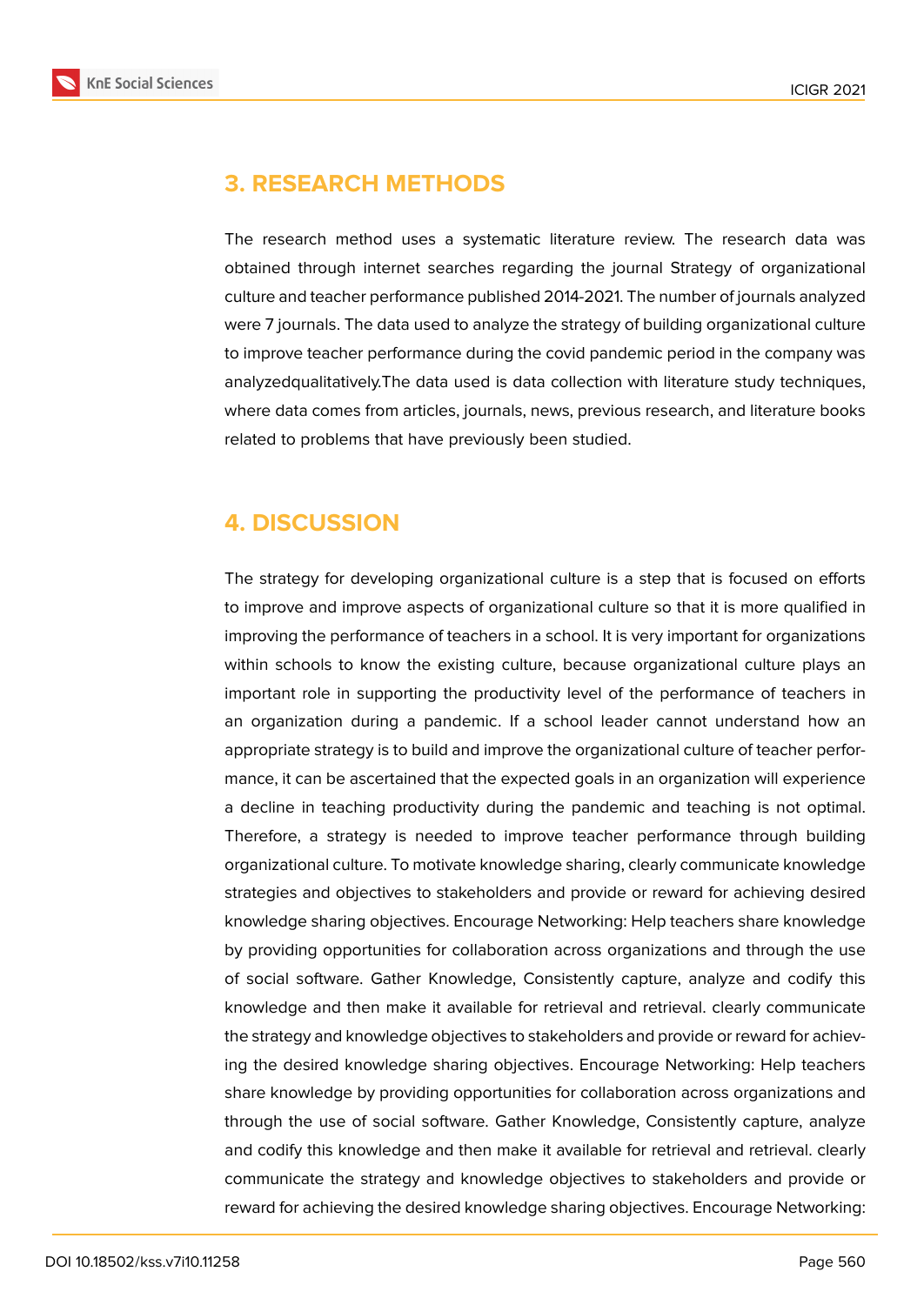Help teachers share knowledge by providing opportunities for collaboration across organizations and through the use of social software. Gather Knowledge, Consistently capture, analyze and codify this knowledge and then make it available for retrieval and retrieval.

There are several findings that have been reviewed from relevant researchers including:

- 1. The research entitled "The Influence of Organizational Culture and Work Motivation on Teacher Performance" shows that this research is an effort to improve teacher performance can be done through an organizational culture that prioritizes commitment to work, civilizing work activities with a direct activity orientation on what is the main task of a teacher. The organizational culture strategy in improving teacher teaching performance in general can be through: 1) Principals always foster the commitment of all teachers to uphold the spirit and values that have been set together; 2) The principal together with all relevant teachers evaluate the extent to which all components of the school system can work for the progress of the school[19].
- 2. Research with the title "the relationship between Principal Leadership Behavior, Teach[er W](#page-12-1)ork Ethic, and Organizational Culture on the Performance of Madrasah Aliyah Teachers" shows that the conditions that occur regarding attitudes, behaviors, mindsets, actions to organizational conditions are anorganizational culture. Organizational culture can be created and conditioned by fellow workers in the organization concerned. Organizational culture has a very strategic role to encourage and improve the effectiveness of organizational performance, both in the short and long term. Organizational culture acts as a social glue that binds fellow members of the organization together in a common vision and goal. Based on the conclusions of the research that has been described, the principal's leadership behavior, teacher work ethic, and organizational culture in schools that are implemented well, will be able to improve teacher performance. Therefore, it needs to be considered, implemented, and implemented in schools, so that educational goals will be realized. There is further research that examines and examines problems regarding the leadership behavior of school principals, teacher work ethic, organizational culture, and teacher performance, so that education services at the secondary education level will be even better.[20].
- 3. The study entitled "Elementary School Teacher Performance During the Covid-19 Pandemic" stated that of the five aspects of perfor[manc](#page-12-2)e measurement studied,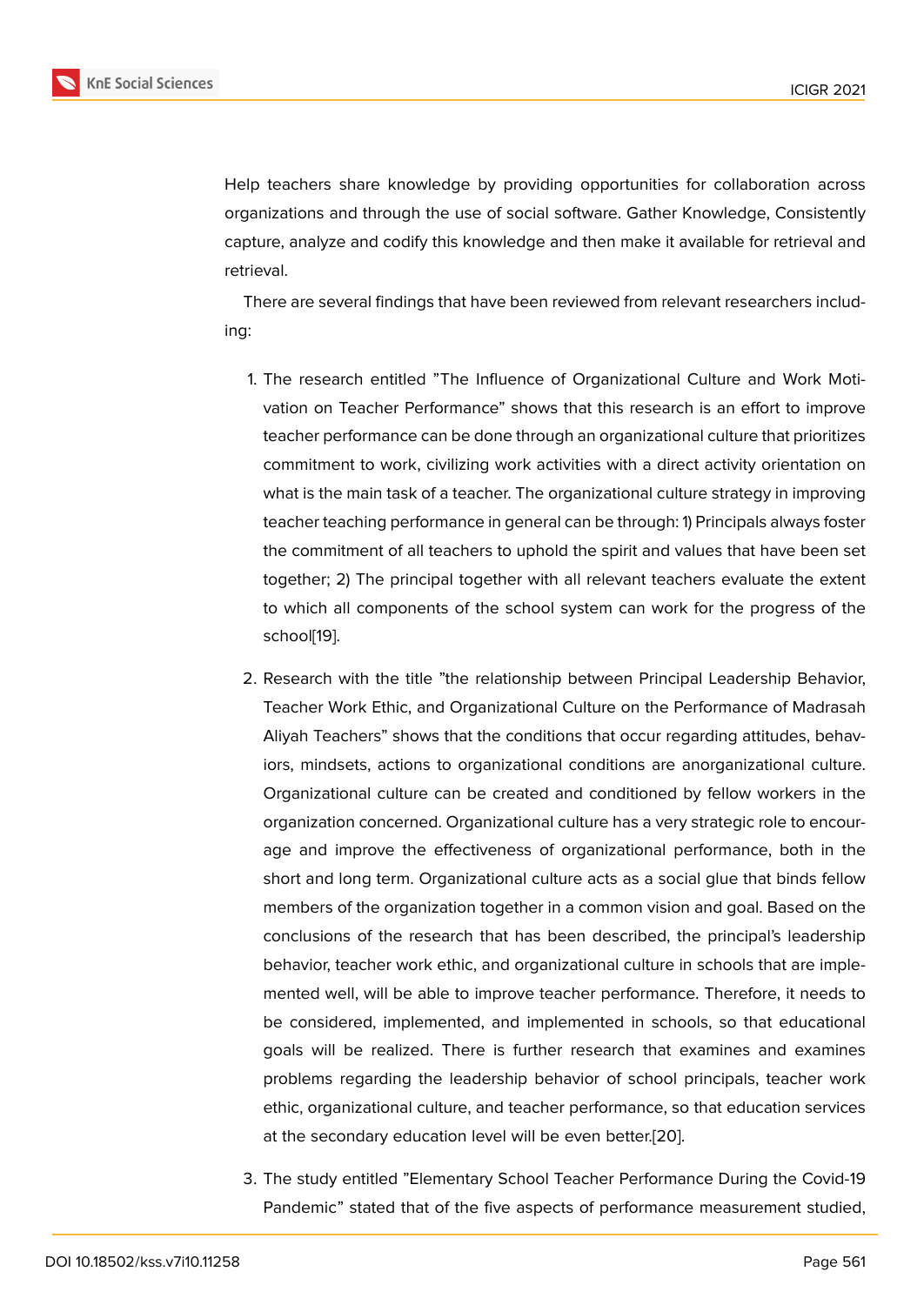namely the quality of work, timeliness, initiative, ability and communication, only aspects of initiative and ability were considered good enough. To improve the performance of elementary school teachers at SD InpresTateli, it is hoped that teachers will be more effective and efficient in the learning process so that educational goals can be implemented properly [21].

- 4. The research entitled "The Influence of Principal Leadership, Teacher Motivation, and Organizational Culture on Teacher Perf[orm](#page-12-3)ance at SMA NegeriWonosobo." Organizational culture in the research is in the form of organizational goals, the value of excellence, the value of unity of interest, the value that focuses on service, and the value of disciplined control. In the descriptive description, it is known that the teacher appreciates all these cultural manifestations well. This condition explains the findings of the positive influence of organizational culture on teacher performance [22]
- 5. The study "Organizational culture and motivation as predictors of vocational high school teach[er p](#page-12-4)erformance" states that teacher performance can be improved through increasing organizational culture and motivation. The implication is that there is a need for principals or other leaders to take action related to improving teacher performance, improving organizational culture that will improve teacher performance in carrying out their duties. [23]

From these various studies, strategies to improve performance through organizational culture can be done in several ways, namely b[y:](#page-12-5)

### **4.1. Principal's Leadership Contribution**

The contribution of principal leadership and school culture together to teacher performance. Shows that teacher performance is influenced by factors, each of which has an impact on teacher performance, these factors are internal factors and external factors. Internal factors are factors that come from within the teacher such as abilities, skills, personality, perceptions, motivation to become a teacher, field experience and family background [24].While the external factors of teacher performance are factors that come from outside the teacher such as salaries, facilities and infrastructure, physical work environment [25]. Based on this, it shows that the principal's leadership and school culture are re[late](#page-12-6)d to teacher performance.

This is because the principal has an important role in realizing educational goals, because the princi[pal](#page-12-7) is an effort to educate/move students, and the community in the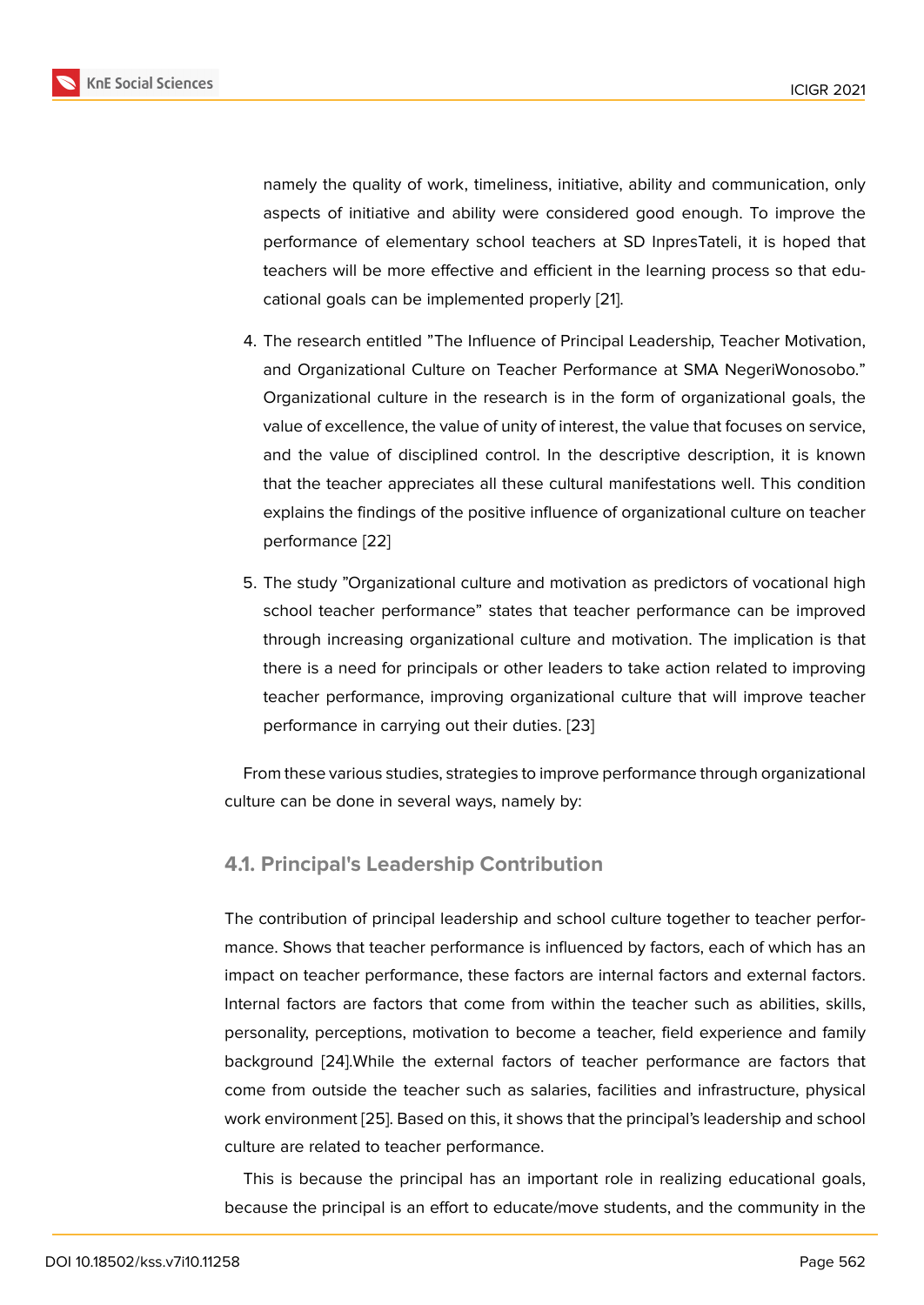school environment to achieve educational goals that have been set by the school [26].School culture is the hallmark, character or character and image of the school [27].School culture is believed to be able to shape teacher behavior in carrying out activities according to their respective functions and able to assist teachers in under[stan](#page-12-8)ding the value and meaning of the work handled at school. Therefore, school culture [has](#page-12-9) a positive effect on teacher performance because teachers who have a positive school culture will automatically apply the school culture well to all school members.

School culture has a function to form the identity of all school members, facilitate the emergence of commitment to something broader than personal interests, strengthen the social system, which means it is a social glue that helps unite members in the school by providing appropriate standards for what is taught. must be carried out in the school environment, and functions as a meaning-creating and controlling mechanism which is then able to shape the attitudes and behavior of school members, so that the existence of school culture is very important [5]; [28]

### **4.2. Implications of Improv[in](#page-11-3)[g T](#page-12-10)eacher Performance in the Future Covid-19 pandemic**

The Covid-19 pandemic is an application of planning. Principals carry out improving teacher performance, in practice there are challenges that must be faced, especially in terms of the impact of the Covid-19 Pandemic in teacher management.[29]revealed that management competence has functions, namely planning, organizing, leadership, and controlling. The principal in the implementation process starts with the planning stage. revealed that the principal in carrying out a plan must be able to adap[t to](#page-12-11) the needs of the teacher.

Based on this, if it is related to the regulation of the Minister of National Education of the Republic of Indonesia Number 13 of 2007 the details of the basic managerial competencies of school principals that must be mastered, one of which is being able to prepare school plans for various levels of planning. With this, communication will create an atmosphere of trust in the school and to improve the professionalism of teacher performance. Based on this, the principal has carried out the first organizing function, namely each individual must understand the main tasks and functions, the second is to create a committee in each program, by creating a committee the communication system will be able to run effectively because there is a clear grouping and division of tasks. Communications made by school principals in program implementation, especially in the Covid-19 pandemic situation, are mostly carried out online through social media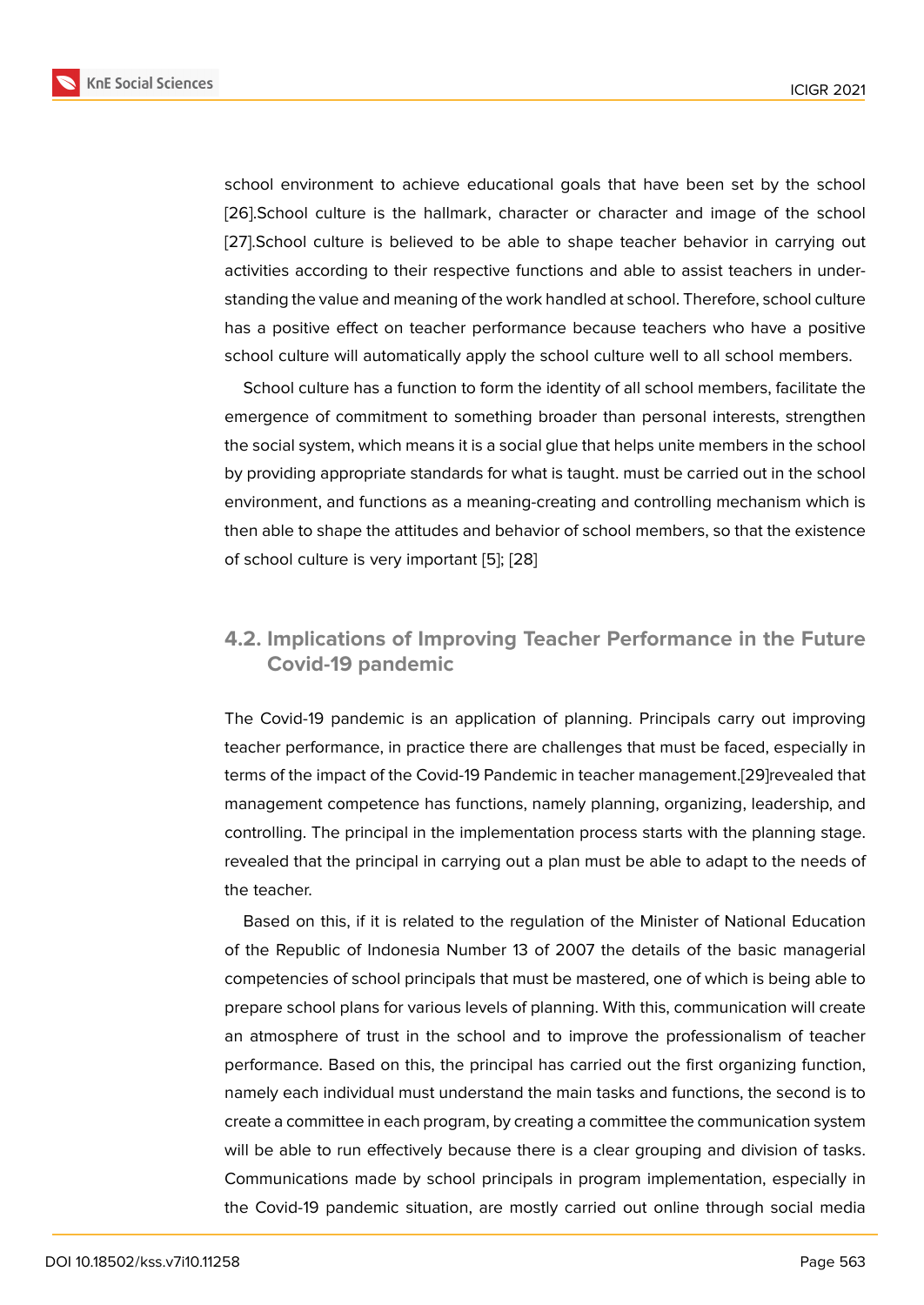such as whatsapp groups, zoom meetings and so on. Through this communication, the principal has direct control. In line with the statement of which states that the managerial professional development of each individual is formed based on the personal competence possessed by each individual, whether it can be done electronically.

With this, even with limited situations and conditions, you can still communicate effectively by utilizing existing technology. The Covid-19 pandemic has had an impact on work systems whose implementation cannot be carried out as normal in general. In this case, the teacher in carrying out his performance has several factors that affect his performance. Supporting factors in improving teacher performance during the Covid-19 Pandemic include: 1. Teacher self-awareness is higher 2. There is motivation and reinforcement from school principals 3. Provision of credit facilities 4. There is training for teachers In addition to supporting factors, there are also inhibiting factors in improving teacher performance during the Covid-19 Pandemic, among others: 1. Strengthening teachers who are lacking in information technology 2.

#### **4.3. Building Organizational Culture in Schools For Institutional Development**

The importance of building organizational culture in schools with efforts to achieve school education goals and improve teacher performance. As stated by Stephen Stolp about School Culture published in ERIC Digest, several studies have shown that organizational culture in schools is correlated with an increase in student motivation and learning achievement as well as job satisfaction and teacher productivity. Likewise, a study by Leslie J. Fyans, Jr. and Martin L. Maehr on the influence of five dimensions of organizational culture in schools, namely: academic challenges, comparative achievement, rewards for achievement, school community, and perceptions of school goals.

Organizational culture in schools also has a correlation with teacher attitudes at work. Proves that: stronger school cultures had better motivated teachers. In an environment with strong organizational ideology, shared participation, charismatic leadership, and intimacy, teachers experienced higher job satisfaction and increased productivity". The cultural socialization process is specifically intended for prospective students, employees and teachers (all those involved in the educational environment). [30]explainsthat the process of socializing organizational culture in a company can be done through the following stages: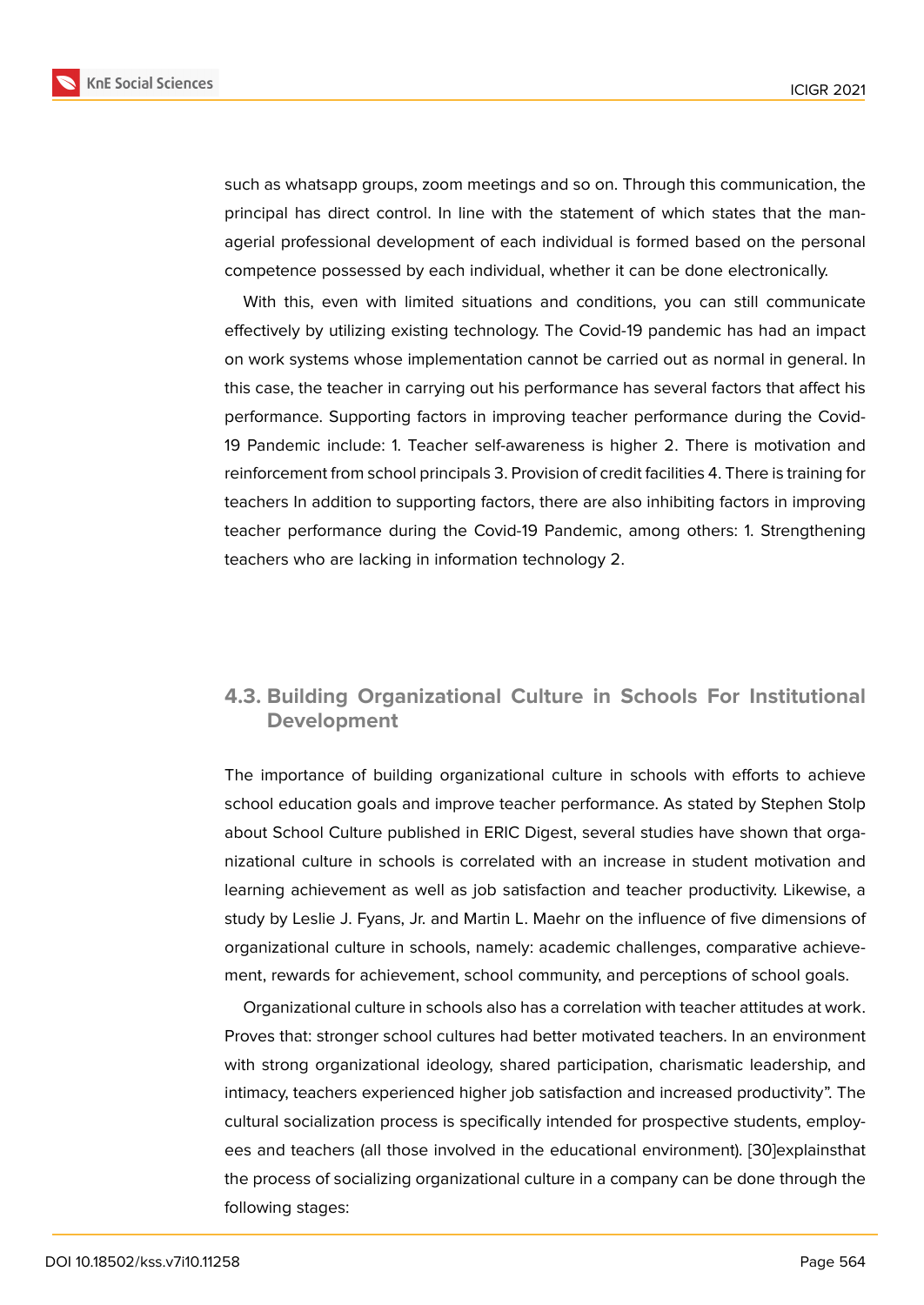- 1. Selection of prospective employees of the company; since the beginning of the selection of prospective employees, the organization can consider various possibilities whether certain prospective employees will be able to accept the existing culture or will damage the culture that has been built,
- 2. Placement of employees in a particular job, with the aim of creating cohesiveness among employees.
- 3. deepening of the field of work; This stage is intended so that a member becomes more acquainted with and integrated with his field of duty and understands what are the duties and responsibilities of each.
- 4. Performance appraisal and awarding are intended so that employees can carry out their work in accordance with the provisions of the organization as one of the cultural norms and can apply it more intensively in the future.
- 5. Instilling loyalty to the noble values of the organization.
- 6. Expanding stories and news about various matters related to organizational culture, for example a story about being terminated by an employee for abusing power/authority for personal gain, even though the employee is very potential. This emphasizes how important morals are for every employee, and these moral values cannot be redeemed only by their potential.
- 7. Recognition for performance and promotion is given to employees who are able to carry out their duties, obligations and responsibilities well and can be role models for other employees, especially employees who have just joined.

According to the author's analysis, Luthan's opinion above can be drawn into the world of educational organizations, namely by applying the seven points consistently in an institution. Starting from deepening the field of work by holding training, training and workshops, evaluating performance by giving promotions, building an image in the community around the school and also the wider community, giving awards in the form of rewards for the performance of educators and education staff. Rewards for educators and educational staff can be managed by each institution based on their potential and abilities autonomously.

In addition, things that need to be considered are, to be able to provide recognition, an organization/institution must have standard criteria/measurements that can be applied consistently and can be followed transparently by all personnel in educational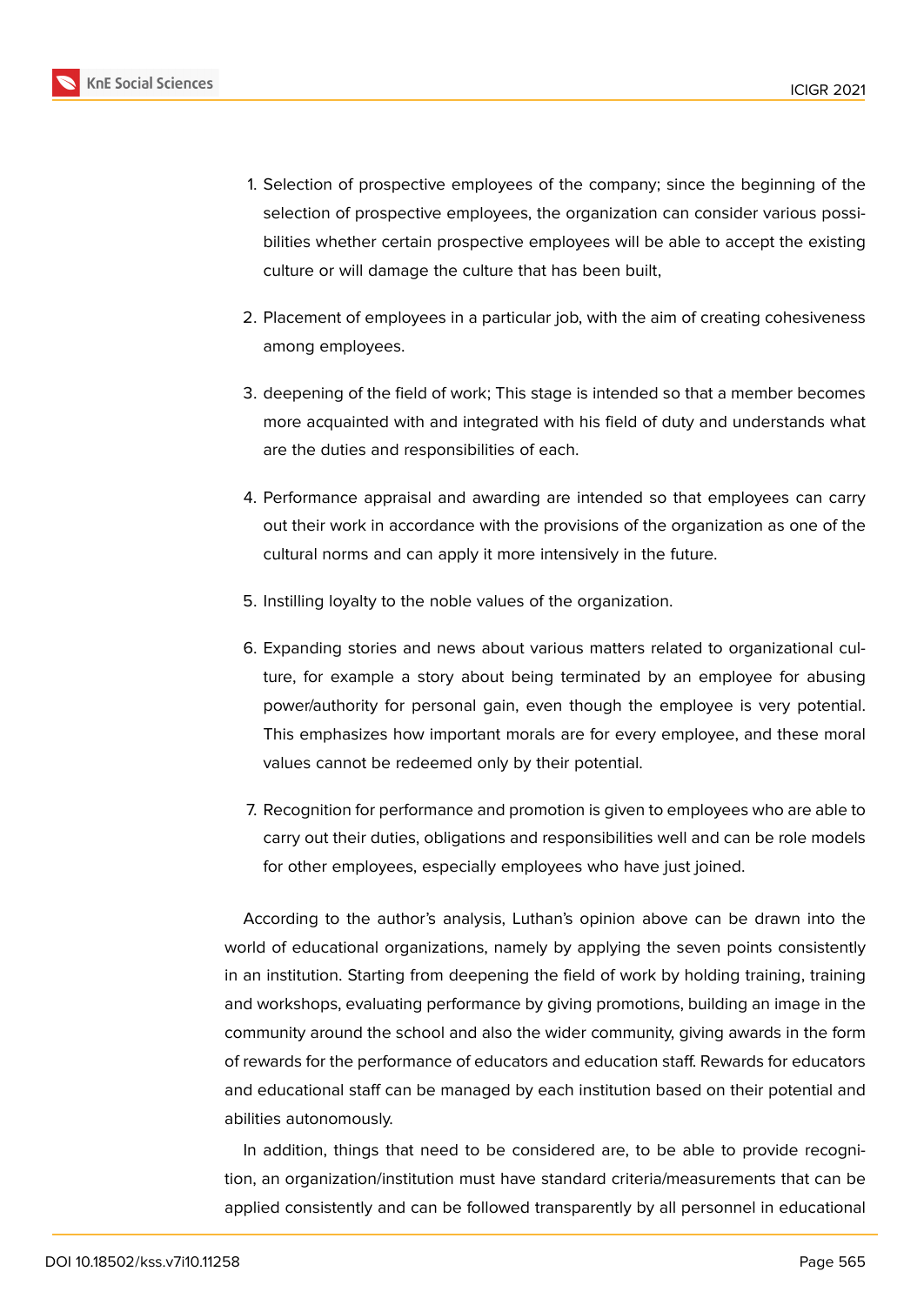

institutions. Several things can be used as benchmarks, for example potential (technical ability), human relation skills/team work, personality (personality), potentiality, and managerial skills (for managers/supervisors).

### **5. CONCLUSION**

The Covid-19 has brought many consequences to the world. Weakening various sectors such as social, economic, tourism and education sectors.Basedonn the results of the research and discussion as stated in the previous section, the following conclusions can be drawn:

Principal's Leadership Contribution The contribution of principal leadership and school culture together to teacher performance. Shows that teacher performance is influenced by factors, each of which has an impact on teacher performance, these factors are internal factors and external factors. Therefore, school culture has a positive effect on teacher performance because teachers who have a positive school culture will automatically apply the school culture well to all school members. This means that high principal leadership and positive school culture will direct teachers to be able to achieve more optimal performance and be able to improve teacher performance well.

Implications of Improving Teacher Performance during the Covid-19 Pandemic The Covid-19 pandemic is an application of planning. Principals carry out improving teacher performance, in practice there are challenges that must be faced, especially in terms of the impact of the Covid-19 Pandemic in teacher management. In implementing the program planning, school principals refer to 8 national education standards and involve various parties to be able to participate in implementing the program planning process by involving, among others, school principals, deputy principals, internal quality assurance teams, school administration staff, teacher coordinators every year. subjects, supervisors, coaches, and school committees.

Building Organizational Culture in Schools For Institutional Development The importance of building organizational culture in schools with efforts to achieve school education goals and improve teacher performance. Organizational culture in schools also has a correlation with teacher attitudes at work. Starting from deepening the field of work by holding training, training and workshops, evaluating performance by giving promotions, building an image in the community around the school and also the wider community, giving awards in the form of rewards for the performance of educators and education staff. Rewards for educators and educational staff can be managed by each institution based on their potential and capabilities autonomously.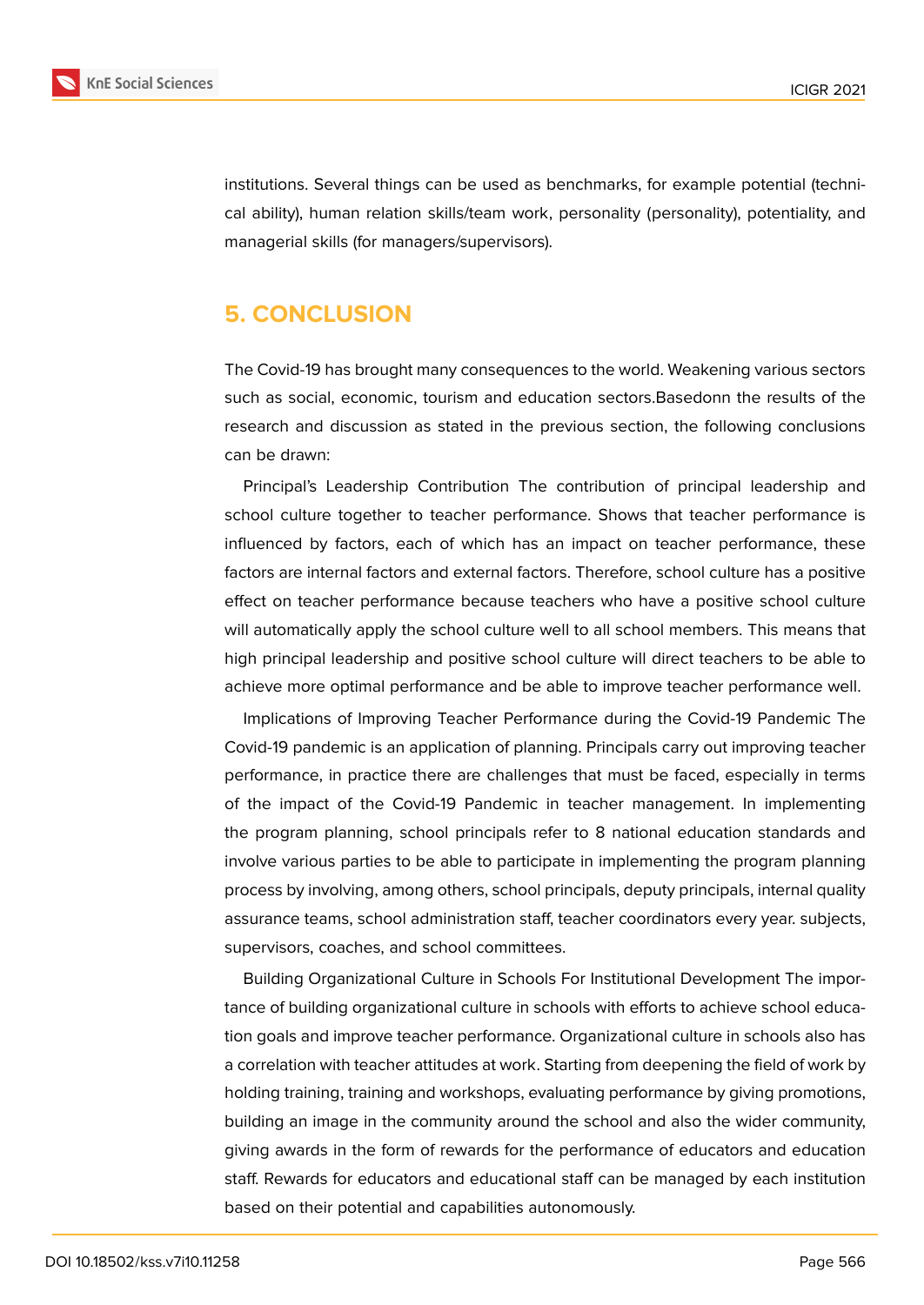

### **References**

- <span id="page-11-7"></span>[1] Nasruddin R, Haq I. Pembatasansosialberskalabesar (PSBB) danmasyarakatberpenghasilanrendah. SALAM: Jurnal Sosialdan Budaya Syar-i. 2020;7(7).1-5
- <span id="page-11-0"></span>[2] Agarwal NK, Marouf LN. Initiating knowledge management in colleges. International Journal of Knowledge Content Development & Technology 4(2):67-95
- <span id="page-11-1"></span>[3] Daud Y, Don Y. Budayasekolah, kepemimpinan transformasionaldan pencapaianakademikpelajar. Malaysian Journal of Learning and Instruction. 2012;9.1-6
- <span id="page-11-2"></span>[4] Kharisma GI, Arvianto F. Pengembanganaplikasi android berbentuk education games berbasisbudayalokaluntukketerampilanmembacapermulaanbagisiswakelas 1 SD-MI. Premiere Educandum: Jurnal Pendidikan Dasar Dan Pembelajaran. 2019;9(2).21-29
- <span id="page-11-3"></span>[5] Yahya A, Majid NA. Pelbagai aspek budaya formal di sekolah. Penerbit Universiti Teknologi Malaysia; Malaysia. 2010.
- <span id="page-11-4"></span>[6] Asf J, Mustofa S. Supervisi pendidikan terobosan baru dalam peningkatan kinerja pengawas sekolahdan guru. Yogyakarta: ArRuzz Media; 2013.
- <span id="page-11-5"></span>[7] Ekosiswoyo R. Kepemimpinan kepala sekolah yang efektif kunci pencapaian kualitas pendidikan. Jurnal Ilmu Pendidikan. 2016;14(2).51-59
- [8] Wahyono P, Husamah H, Budi AS. Guru profesional di masapandemi COVID-19- Review implementasi, tantangan, dansolusipembelajaran daring. Jurnal Pendidikan Profesi Guru. 2020;1(1).81-86
- [9] Al-Rasyid. Fungsi kelompok kerja guru (KKG) bagi pengembangan keprofesian guru sekolah dasar. Sekolah Dasar. 2015;24(2).1-5
- [10] Taylor ES, Tyler JH. Can teacher evaluation improve teaching. Education Next. 2012;12(4).
- [11] Karweti E. Pengaruh kemampuan manajerial kepala sekolah dan faktor yang mempengaruhi motivasi kerja terhadap kinerja guru SLB di kabupaten subang. Jurnal Penelitian Pendidikan. 2010;11(2).41-47
- <span id="page-11-6"></span>[12] Febriantina S, Lutfiani FN, Zein N. Pengaruh budaya organisasi terhadap kinerja guru. Tadbir Muwahhid. 2018;2(2).31-35
- <span id="page-11-9"></span><span id="page-11-8"></span>[13] Daryanto D. Pengelolaan budayadan iklim sekolah. Yogyakarta: Gava Media; 2017.
- [14] Zein M. Peran guru dalam pengembangan pembelajaran. Jurnal Inspiratif Pendidikan. 2016;5(2).31-36
- <span id="page-11-10"></span>[15] Darmadi H. Tugas, peran, kompetensi, dan tanggung jawab menjadi guru profesional. Edukasi: Jurnal Pendidikan. 2016;13(2).41-46